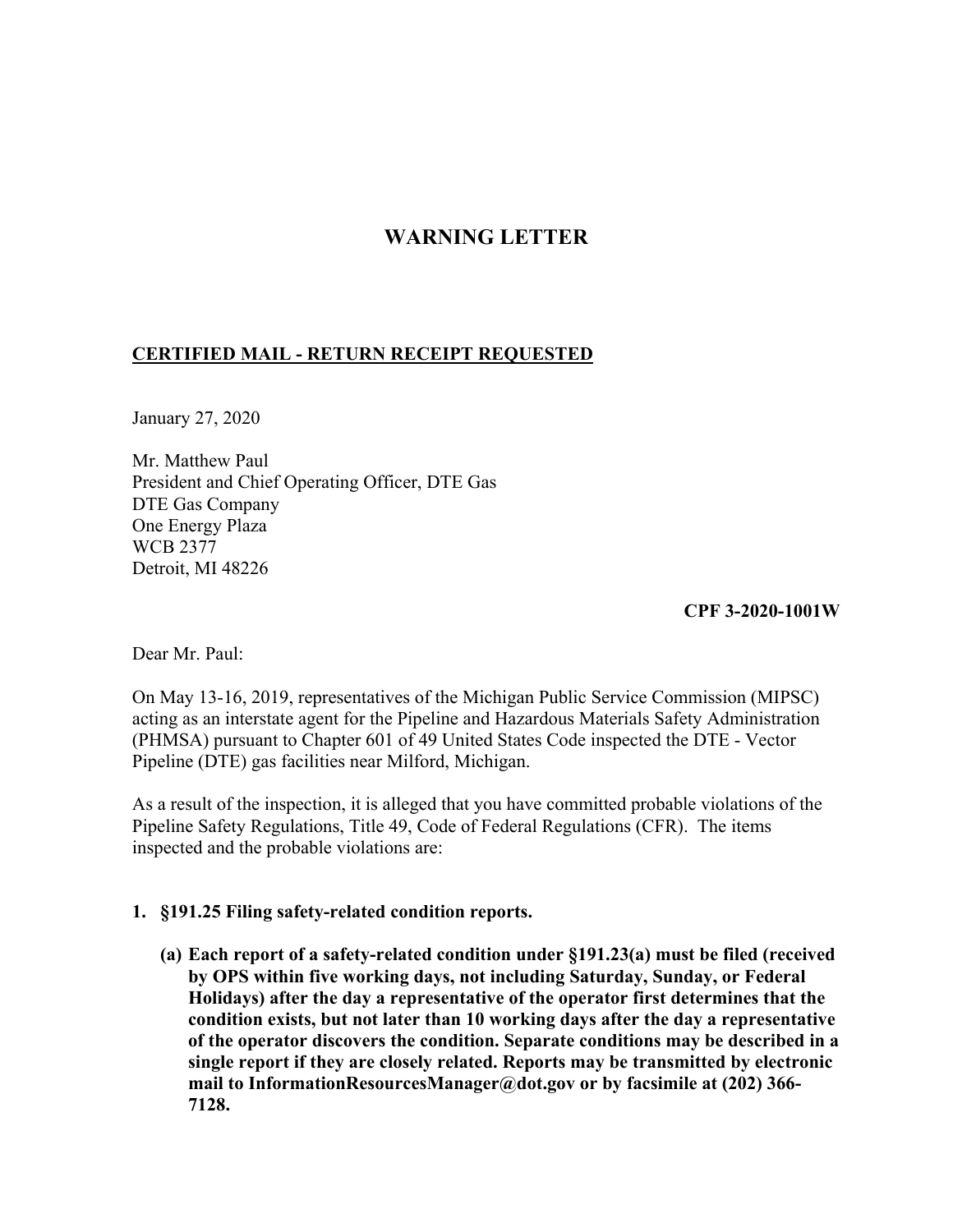DTE did not timely report a safety-related condition initially identified on its pipeline on October 18, 2018, within five working days of determination or 10 days from discovery.

On October 18, 2018, DTE discovered accelerated erosion along the bank of the Belle River in China Township, Michigan. Per §191.23(a)(3) unintended movement or abnormal loading by environmental causes, such as an earthquake, landslide, or flood is a safety-related condition. On January 19, 2019, DTE filed a safety-related condition report, approximately 3 months after discovery. DTE eventually completed an evaluation of the crossing to further understand the accelerated erosion effect on the pipeline. However, DTE had not completed the evaluation within 10 days of the October 18, 2018, discovery date; therefore, a safety-related condition report should have been filed.

## **2. §192.479 Atmospheric corrosion control; General.**

#### **(a) Each operator must clean and coat each pipeline or portion of pipeline that is exposed to the atmosphere, except pipelines under paragraph (c) of this section.**

DTE did not clean and coat multiple fittings located at valve site 3A and 2 between the Highland Compressor Station and Washington Compressor Station. A number of fittings and components at these locations had not been painted since their installation and had significant rust at the time of the inspection. DTE addressed the concerns after the MIPSC inspection.

#### **3. §192.745 Valve maintenance: Transmission lines.**

## **(a) Each transmission line valve that might be required during any emergency must be inspected and partially operated at intervals not exceeding 15 months, but at least once each calendar year.**

DTE did not inspect valves that might be required during an emergency at intervals not exceeding 15 months, but at least once each calendar year. During MIPSC's review of the mainline valve inspection reports, it was noted that the blow-off valves (Valve FM and FB) at the Mainline Valve F-4 station located at 4400 Inwood Road in Washington Township were not being inspected as emergency valves. It appears that these Valves FM and FB allow for an emergency blowdown or crossover to the other mainline to occur, and therefore should be considered emergency valves. The records only documented the inspection of the mainline valve itself and the 12" valve at the blow-off stack on annual inspection reports.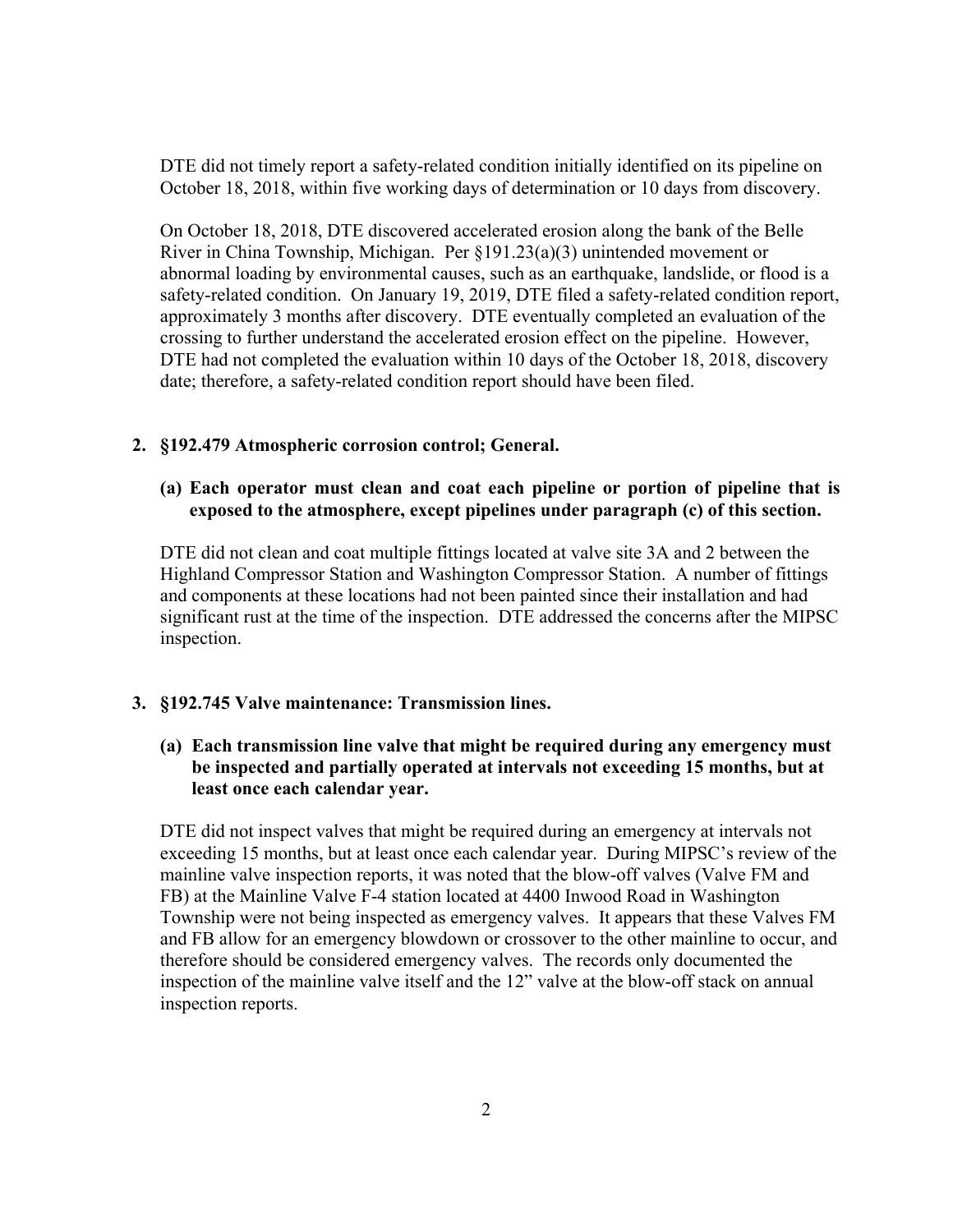**4. §192.947 What records must an operator keep?** 

**An operator must maintain, for the useful life of the pipeline, records that demonstrate compliance with the requirements of this subpart. At minimum, an operator must maintain the following records for review during an inspection.** 

 $(a) \ldots$ 

**(d) Documents to support any decision, analysis and process developed and used to implement and evaluate each elementof the baseline assessment plan and integrity management program. Documents include those developed and used in support of any identification, calculation, amendment, modification, justification, deviation and determination made, and any action taken to implement and evaluate any of the program elements;** 

During the inspection, a building identified as Lake Orion School District Transportation Services office was noted by MIPSC with the potential for 20 or more employees in the building at once for at least 50 days of the year. However, DTE was unable to provide a record showing that an evaluation was performed to determine if this was an "identified site".<sup>1</sup> MIPSC personnel believes that the evaluation was completed, but there were no records documenting the evaluation.

# **5. §192.603 General provisions**

 $(a) \ldots$ 

- **(b) Each operator shall keep records necessary to administer the procedures established under §192.605.**
- §192.615 Emergency plans.

 $(a)$ .

- (b) Each operator shall:
	- $(1)$  ...
	- (2) Train the appropriate operating personnel to assure that they are knowledgeable of the emergency procedures and verifythat the training is effective.

DTE did not keep records necessary to administer the emergency plans established under §192.605. Specifically, DTE was unable to provide documentation that the annual station bypass training, which is part of the emergency training, was completed in 2016.

<sup>&</sup>lt;sup>1</sup> See 49 CFR §192.905 for definition of "identified sites".